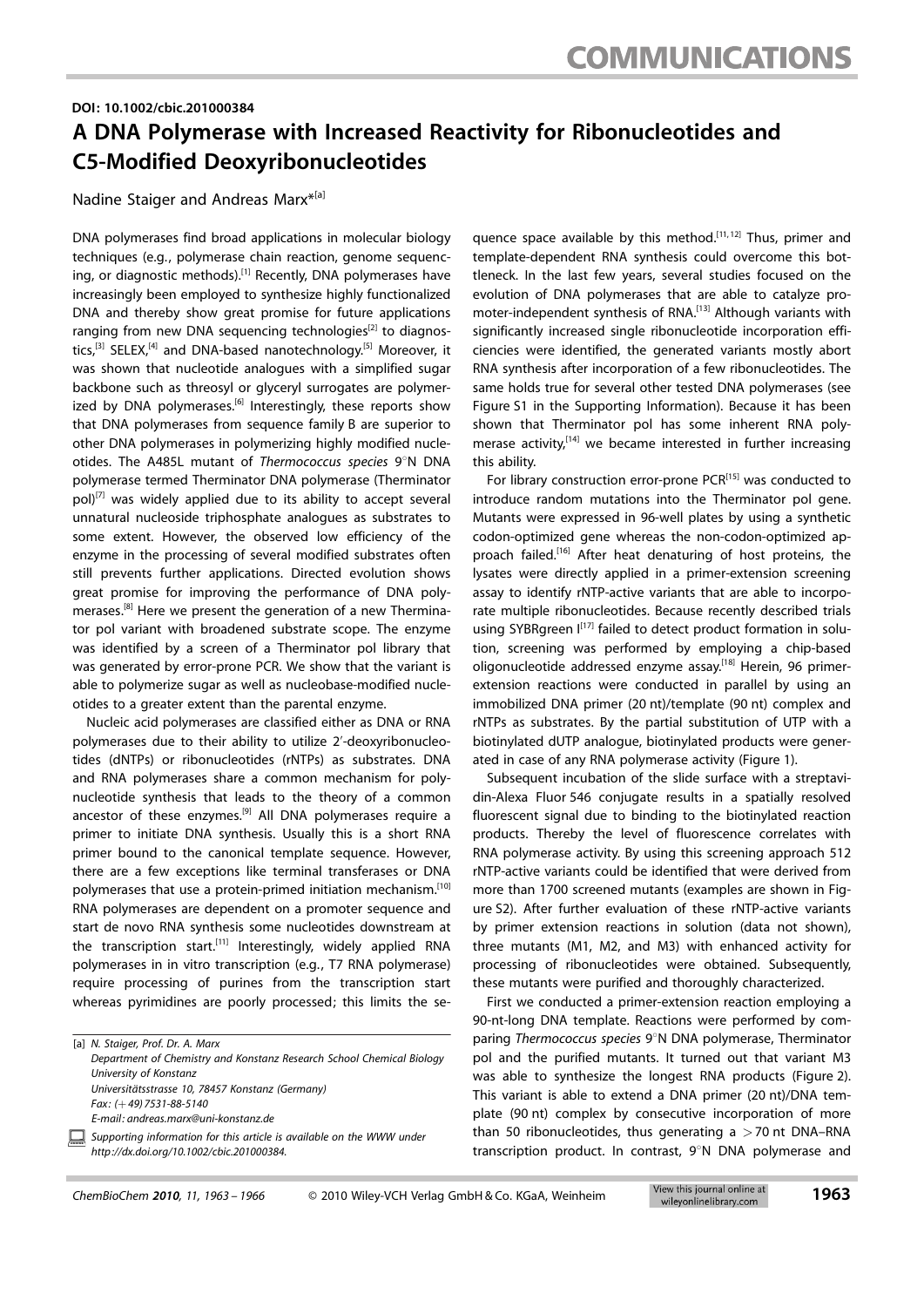## **TEMBIOCHEM**



Figure 1. Principle of chip-based Therminator pol library screening. An immobilized DNA primer strand is shown alone or in complex with the complementary DNA template strand (gray backbone) and the DNA polymerase (yellow). Green stars represent the fluorescent streptavidin-Alexa fluor 546 conjugate bound to the synthesized biotinylated (green dots) RNA strand (blue backbone).



Figure 2. Primer-extension studies with selected Therminator pol variants from chip-based library screening. A) Primer-extension studies in solution. p: primer only; 9°N wt: 9°N wt; Therm wt: Therminator pol wt; M1-3: Therminator pol variants M1-3; control: primer extension reactions conducted with dNTPs instead of rNTPs. B) Graphical depiction of primer extension reactions from A). Bars indicate the ratio of the extended DNA primer plotted against the number of incorporated ribonucleotides (ratios  $>1%$  of the total intensity in a single lane were included).

the parental Therminator pol were only able to incorporate up to six and ten ribonucleotides, respectively, under identical conditions. Furthermore, mutants M1 and M2 showed a maximum primer extension by conversion of 37 rNTPs or 34 rNTPs,

respectively, which led to DNA–RNA transcription products of 57 and 54 nt in length (Figure 2).

The selected mutants were sequenced and interestingly, they all shared the leucine-to-glutamine mutation at position 408 (L408Q). The two variants with the lower rNTP acceptance (M1 and M2) contained additional amino acid changes (M1: G77S, E276D, A281V, E300K, N568K, Y653C; M2: I171V, K476E, I488F, I618F), whereas the most promising mutant (M3) exclusively harbored the L408Q mutation. Saturation mutagenesis at position L408 and analysis of the resulting mutants did not reveal any variant with improved proficiency for RNA synthesis compared to M3. Based on these results, we selected mutant M3 for further studies.

Next, we investigated whether mutant M3 is able to synthesize RNA transcripts that are functional. Therefore, transcription reactions with an RNA primer (18 nt)/DNA template (53 nt) complex by using purified enzymes were performed to generate an RNA hammerhead ribozyme.[19] After cleavage of DNA templates by DNase I incubation, the purified transcription product was annealed to the <sup>32</sup>P-labeled RNA substrate and cleavage kinetics were investigated (Figure 3). By using the



Figure 3. Ribozyme assay. A) RNA ribozyme sequence (blue letters) annealed to the 13 mer substrate (green letters). B) Cleavage activity of hammerhead ribozymes (HHR) transcribed by Therminator pols. Cleavage ratios were obtained after analyzing the reaction products from ribozyme assays performed with HHRs transcribed by Therminator pol variant  $M3$  ( $\blacksquare$ ) or Therminator pol wt  $(\bullet)$ .

RNA obtained by primer extension with mutant M3 more than 90% substrate conversion could be detected; this shows that the obtained RNA is indeed functional. This contrasts the results obtained with the parental enzyme in which no significant activity was detected (Figure 3 B).

In further experiments we tested the ability of mutant M3 to catalyze the promoter-independent synthesis of tRNA transcripts. Unlike the parental Therminator pol, mutant M3 is proficient in synthesizing full-length tRNA transcripts by the consecutive incorporation of 58 ribonucleotides subsequent to an 18 nt RNA primer (Figure 4). This feature could progress the enzymatic synthesis of tRNA sequences by starting with pyrimidines that are poorly processed in in vitro transcription by using widely applied promoter-dependent RNA polymerases.<sup>[11,12]</sup> Additionally, by using 5'-modified RNA primers, tRNA sequences with 5' modifications such as fluorescent labels could be achieved, enabling the monitoring of labeled tRNAs.<sup>[20]</sup>

To investigate the influence of the amino acid substitution L408Q on nucleotide incorporation efficiencies as well as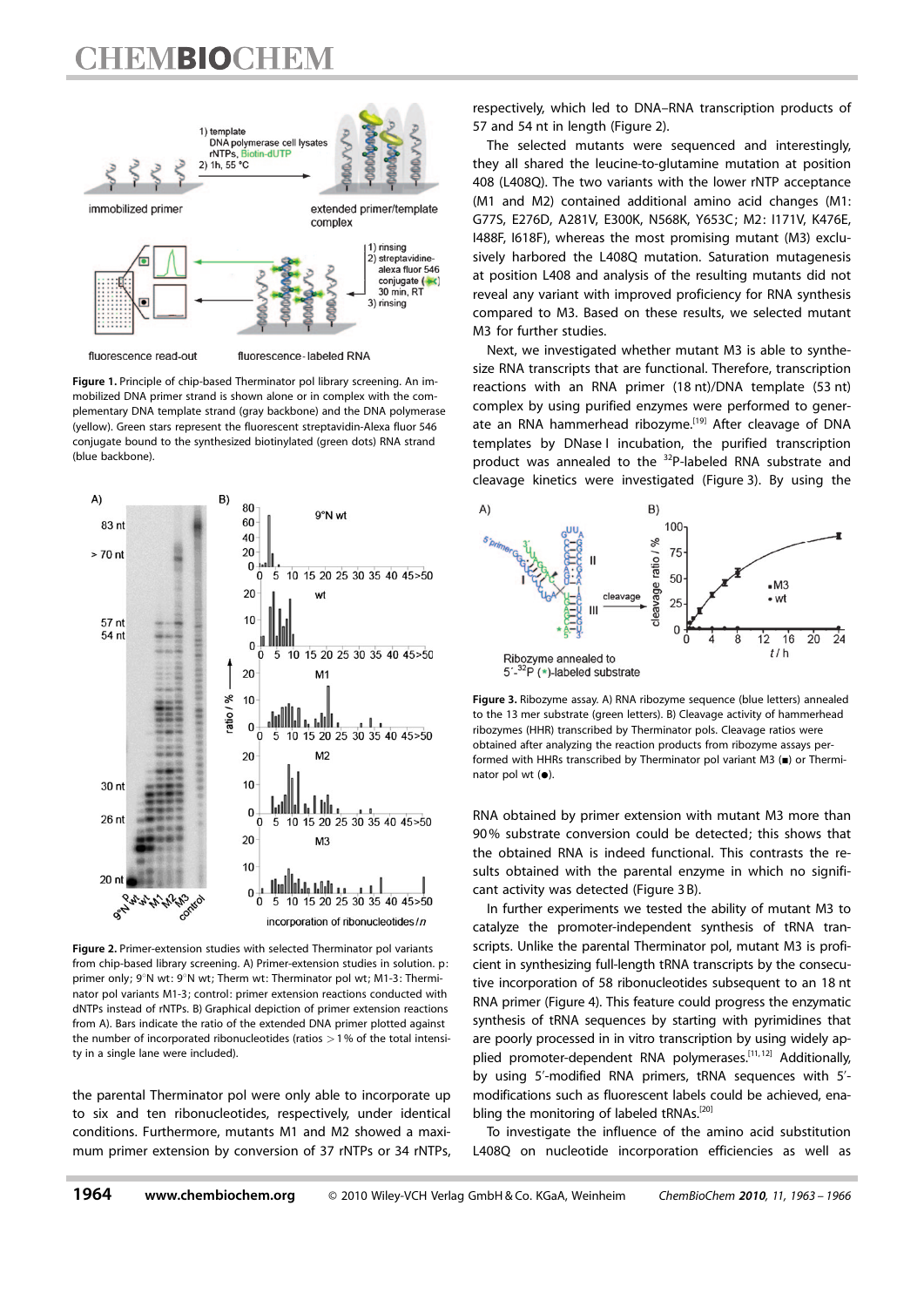

Figure 4. Synthesis of tRNA by using Therminator DNA polymerases. A) Primer-extension studies in solution. Lanes 0, 4, 6, 10: primer only; lanes 1, 2, 3: Therminator pol wt applying different reaction times of 1, 3, and 22 h, respectively; lane 5: positive control, reactions with Therminator pol wt and dNTPs; lanes 7, 8, 9: DNA polymerase mutant M3 at different reaction times of 1, 3, and 22 h, respectively; lane 11: positive control, reactions with mutant M3 and dNTPs; B) Depiction of structure and transcribed RNA sequence of E. coli tRNA<sup>Asn</sup>; modified sequence from transfer RNA database (tdbD00001950), University of Leipzig.<sup>[21</sup>]

enzyme selectivity, steady-state kinetic analysis<sup>[22]</sup> was conducted under single completed hit conditions with the parental enzyme and the variant M3. For this, a gel-based single-nucleotide insertion assay was employed with an RNA primer (18 nt)/ DNA template (28 nt) complex that directs for the canonical (dG) or noncanonical (dA) insertion of cytidines subsequent to the primer end. Overall, single-nucleotide incorporation kinetic analysis showed that variant M3 incorporates rCTP with a 750 fold enhanced efficiency opposite dG compared to the parental enzyme (Table S1). Interestingly, this variant converts dCTP fivefold more efficient than the parental enzyme. Thereby, only a 13-fold drop (efficiency of dCTP processing opposite matched template dG versus mismatched dA by wt in comparison to M3) in mismatch discrimination with dCTP as a substrate was determined. However, variant M3 exhibits an 840 fold higher efficiency for processing of rCTP opposite a matched (dG) in comparison to a mismatched (dA) DNA template.

Numerous nucleobase-modified nucleotides are substrates for DNA polymerases and are employed in a wide range of biotechnological applications ranging from SELEX to new sequencing technologies and DNA-based nanotechnology. $[2-5]$ Often the respective DNA is modified by employing C5-modified deoxyuridine. Although known DNA polymerases have some ability to process these analogues, improved activities would be desirable for many applications. Thus, we further investigated the ability of M3 to incorporate multiple C5-modified deoxyribonucleotides in a growing DNA strand. Here we used a recently developed nucleotide that bears a bulky nitroxyl radical at position C5.[23] Multiple incorporation of stable radicals would allow high-density radical modification of DNA and generate a material that is interesting for development of organic radical batteries.[24] Primer extension reactions were performed by applying a DNA primer (23 nt)/DNA template (69 nt) complex that codes for the consecutive incorporation of 46 C5-modified deoxyribonucleotides. When employing dNTPs, both Therminator DNA polymerases resulted in fulllength product (Figure 5 A, lanes 2 and 8); meanwhile only variant M3 proficiently incorporated 46 consecutive C5-modified deoxyribonucleotides (Figure 5 A, lanes 3–5 and 9–11).



Figure 5. Incorporation of C5-modified deoxyribonucleotides by Therminator DNA polymerases. A) Primer extension reactions in solution employing Therminator pol (wt) or Therminator M3 (M3). Partial primer and template sequences are depicted above the corresponding PAGE analysis. Lanes 0, 6: primer only; lanes 1, 7: negative control, reactions without TTP; lanes 2, 8: positive control, reactions with natural TTP; lanes 3–5 and 9–11: reactions with C5-modified deoxyuridine applying different reaction times, lane 3, 9: 2 min; lane 4, 10: 5 min; lane 5, 11: 10 min. B) Graphical depiction of reactions from (A) lanes 5, 11. Bars indicate the ratio of the extended DNA primer plotted against the number of incorporated ribonucleotides (ratios >5% of the total intensity in a single lane were included). For experimental details see the Supporting Information. Inset: Structure of C5-modified deoxyuridine.

Our study revealed that the single amino acid substitution Leu408Gln (M3) in the active site of the B family Therminator pol leads to an increase in DNA-directed RNA synthesis (Figure 2 and 4). The identified residue Leu408 is located in motif A of the polymerase domain. Sequence alignment shows that this Leu408 residue is in the analogous position to Leu415 (RB69) and Ile614 (Taq pol I; Figure S3). These two residues are found to be involved in substrate discrimination in B family RB69 and A family Taq pol I, respectively. The substituted amino acid Leu408 in Therminator pol is furthermore located adjacent to a tyrosine (Tyr409) that is in the analogous position to Y416 from RB69 DNA polymerase and E615 from Taq DNA polymerase, which have been shown to act as "steric gates" preventing ribonucleotide incorporation by a steric clash with the 2'-OH group of the sugar moiety of an incoming ribonucleotide.<sup>[13c,f]</sup> Due to this, it can be assumed that the altered interaction of amino acid 408 with the "steric gate" residue Tyr409 is responsible for the increased ribonucleotide acceptance, by impeding the "steric clash" with the 2'-OH group of an incoming ribonucleotide. Furthermore, the substitution of Leu408 with Gln resulted in an improved utilization of C5 modified deoxyribonucleotides (Figure 5, lanes 9–11). Presuma-